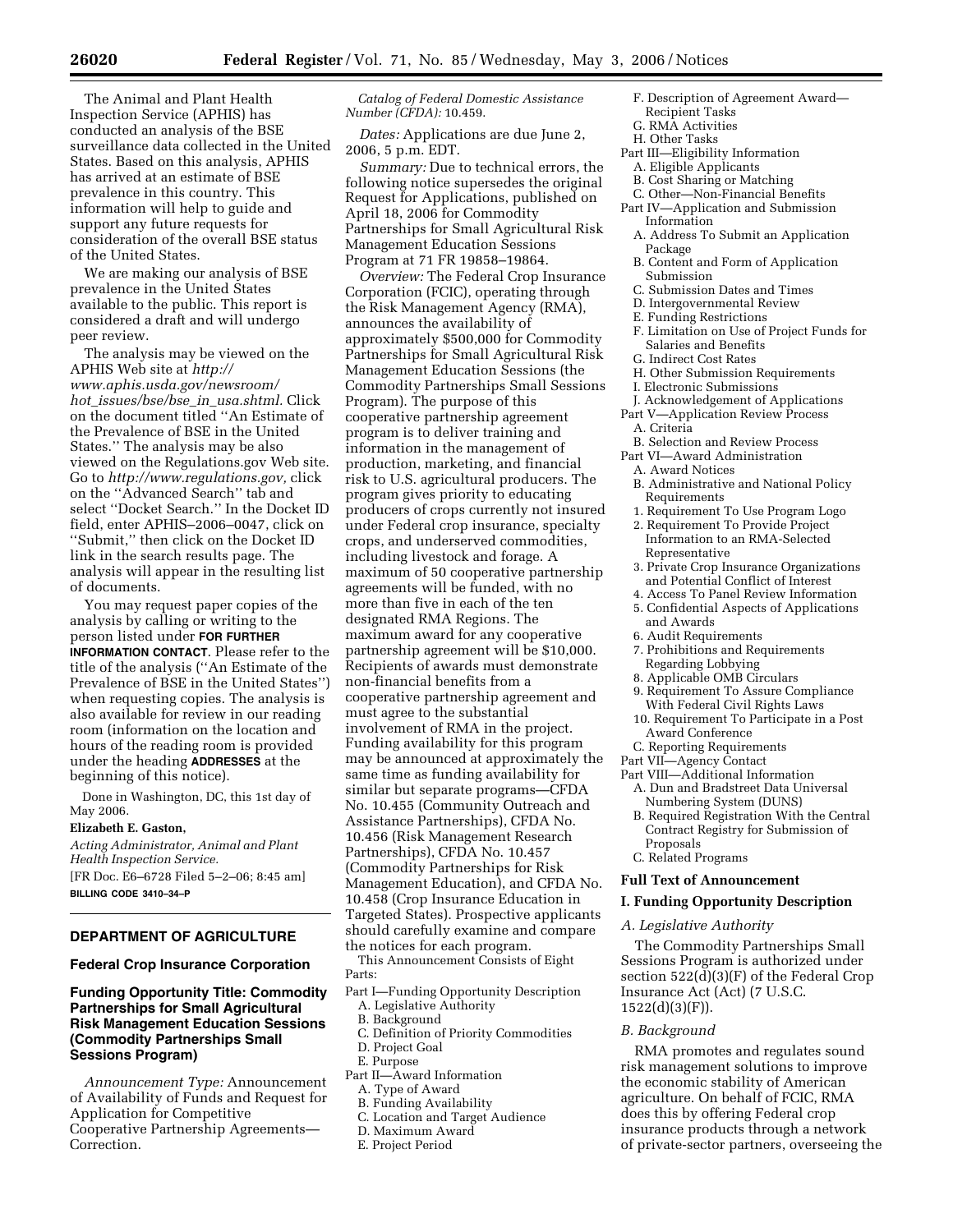creation of new risk management products, seeking enhancements in existing products, ensuring the integrity of crop insurance programs, offering outreach programs aimed at equal access and participation of underserved communities, and providing risk management education and information. One of RMA's strategic goals is to ensure that its customers are well informed as to the risk management solutions available. This educational goal is supported by section 522(d)(3)(F) of the Act, which authorizes FCIC funding for risk management training and informational efforts for agricultural producers through the formation of partnerships with public and private organizations. With respect to such partnerships, priority is to be given to reaching producers of Priority Commodities, as defined below.

## *C. Definition of Priority Commodities*

For purposes of this program, Priority Commodities are defined as:

• *Agricultural commodities covered by (7 U.S.C. 7333).* Commodities in this group are commercial crops that are not covered by catastrophic risk protection crop insurance, are used for food or fiber (except livestock), and specifically include, but are not limited to, floricultural, ornamental nursery, Christmas trees, turf grass sod, aquaculture (including ornamental fish), and industrial crops.

• *Specialty crops.* Commodities in this group may or may not be covered under a Federal crop insurance plan and include, but are not limited to, fruits, vegetables, tree nuts, syrups, honey, roots, herbs, and highly specialized varieties of traditional crops.

• *Underserved commodities.* This group includes: (a) Commodities, including livestock and forage, that are covered by a Federal crop insurance plan but for which participation in an area is below the national average; and (b) commodities, including livestock and forage, with inadequate crop insurance coverage.

A project is considered as giving priority to Priority Commodities if the majority of the educational activities of the project are directed to producers of any of the three classes of commodities listed above or any combination of the three classes.

## *D. Project Goal*

The goal of this program is to ensure that "\* \* \* producers will be better able to use financial management, crop insurance, marketing contracts, and other existing and emerging risk management tools''.

## *E. Purpose*

The purpose of the Commodity Partnership Small Session Program is to provide U.S. farmers and ranchers with training and informational opportunities to be able to understand:

• The kinds of risks addressed by existing and emerging risk management tools;

• The features and appropriate use of existing and emerging risk management

tools; and • How to make sound risk management decisions.

#### **II. Award Information**

#### *A. Type of Award*

Cooperative Partnership Agreements, which require the substantial involvement of RMA.

#### *B. Funding Availability*

Approximately \$500,000 is available in fiscal year 2006 to fund up to 50 cooperative partnership agreements. The maximum award for any agreement will be \$10,000. It is anticipated that a maximum of five agreements will be funded in each of the ten designated RMA Regions. In the event that all funds available for this program are not obligated after the maximum number of agreements are awarded or if additional funds become available, these funds may, at the discretion of the Manager of FCIC, be used to award additional applications that score highly by the technical review panel or allocated prorata to award recipients for use in broadening the size or scope of awarded projects if agreed to by the recipient. In the event that the Manager of FCIC determines that available RMA resources cannot support the administrative and substantial involvement requirements of all agreements recommended for funding, the Manager may elect to fund fewer agreements than the available funding might otherwise allow. It is expected that the awards will be made approximately 60 days after the application deadline. All awards will be made and agreements finalized no later than September 30, 2006.

## *C. Location and Target Audience*

RMA Regional Offices and the States serviced within each Region are listed below. Staff from the respective RMA Regional Offices will provide substantial involvement for projects conducted within the Region.

- Billings, MT Regional Office: (MT, WY, ND, and SD).
- Davis, CA Regional Office: (CA, NV, UT, AZ, and HI).
- Jackson, MS Regional Office: (KY, TN, AR, LA, and MS).
- Oklahoma City, OK Regional Office: (OK, TX, and NM).
- Raleigh, NC Regional Office: (ME, NH, VT, MA, RI, CT, NY, NJ, PA, MD, DE, WV, VA, and NC).
- Spokane, WA Regional Office: (WA, ID, OR, and AK).
- Springfield, IL Regional Office: (IL, IN, OH, and MI).
- St. Paul, MN Regional Office: (MN, WI, and IA).
- Topeka, KS Regional Office: (KS, MO, NE, and CO).

Valdosta, GA Regional Office: (AL, GA, SC, FL, and Puerto Rico).

Applicants must designate in their application narratives the RMA Region where educational activities will be conducted and the specific groups of producers within the region that the applicant intends to reach through the project. Priority will be given to producers of Priority Commodities. Applicants proposing to conduct educational activities in more than one RMA Region must submit a separate application for each RMA Region. This requirement is not intended to preclude producers from areas that border a designated RMA Region from participating in that region's educational activities. It is also not intended to prevent applicants from proposing the use of certain informational methods, such as print or broadcast news outlets, that may reach producers in other RMA Regions.

### *D. Maximum Award*

Any application that requests Federal funding of more than \$10,000 for a project will be rejected.

#### *E. Project Period*

Projects will be funded for a period of up to one year from the project starting date.

### *F. Description of Agreement Award*

## Recipient Tasks

In conducting activities to achieve the purpose and goal of this program in a designated RMA Region, the award recipient will be responsible for performing the following tasks:

• Develop and conduct a promotional program. This program will include activities using media, newsletters, publications, or other appropriate informational dissemination techniques that are designed to: (a) Raise awareness for risk management; (b) inform producers of the availability of risk management tools; and (c) inform producers and agribusiness leaders in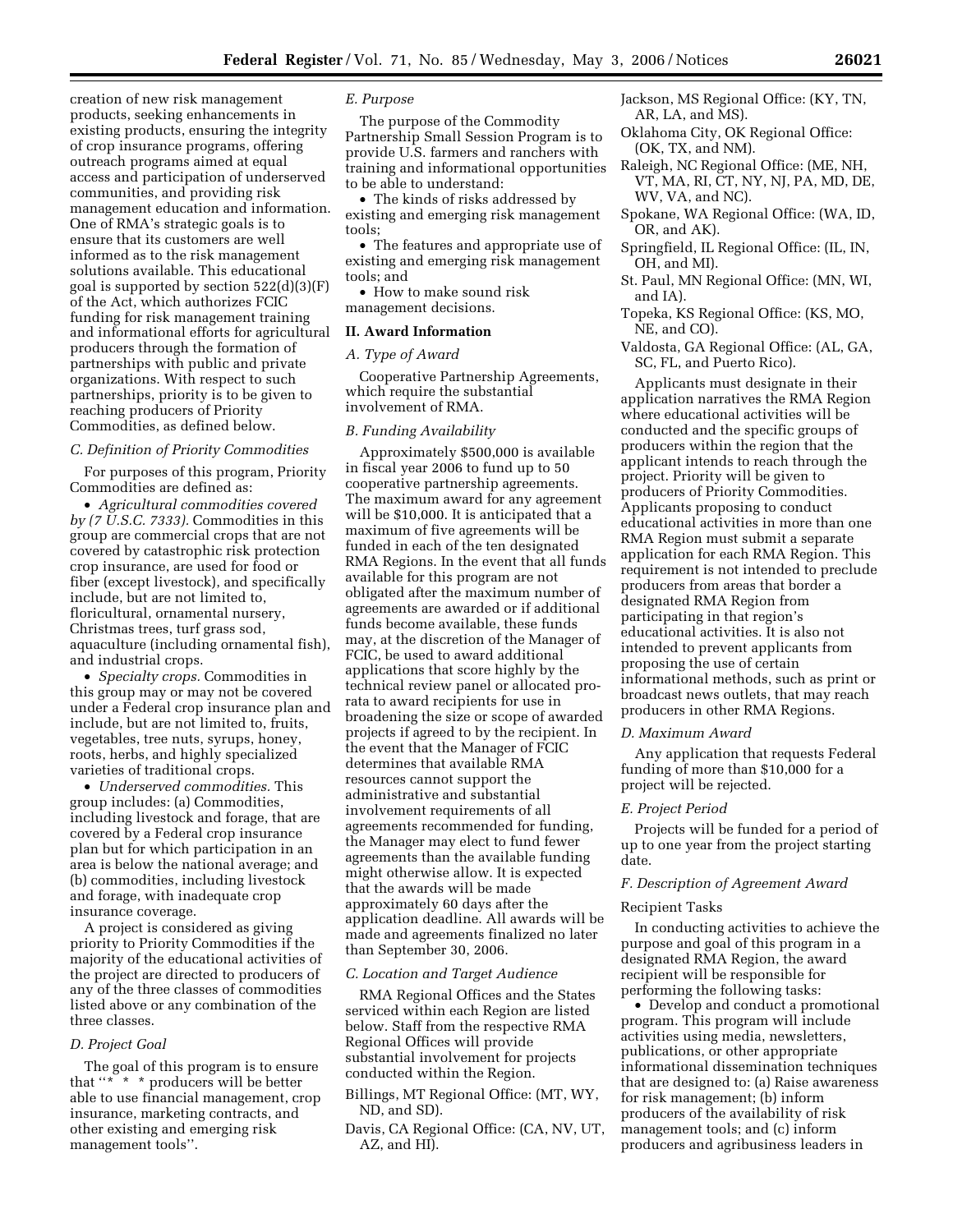the designated RMA Region of training and informational opportunities.

• Deliver risk management training and informational opportunities to agricultural producers and agribusiness professionals in the designated RMA Region. This will include organizing and delivering educational activities using the instructional materials that have been assembled to meet the local needs of agricultural producers. Activities should be directed primarily to agricultural producers, but may include those agribusiness professionals that have frequent opportunities to advise producers on risk management tools and decisions.

• Document all educational activities conducted under the cooperative partnership agreement and the results of such activities, including criteria and indicators used to evaluate the success of the program. The recipient will also be required to provide information to an RMA-selected contractor to evaluate all educational activities and advise RMA as to the effectiveness of activities.

### *G. RMA Activities*

FCIC, working through RMA, will be substantially involved during the performance of the funded project through RMA's ten Regional Offices. Potential types of substantial involvement may include, but are not limited to the following activities.

• Assist in the selection of subcontractors and project staff.

• Collaborate with the recipient in assembling, reviewing, and approving risk management materials for producers in the designated RMA Region.

• Collaborate with the recipient in reviewing and approving a promotional program for raising awareness for risk management and for informing producers of training and informational opportunities in the RMA Region.

• Collaborate with the recipient on the delivery of education to producers and agribusiness leaders in the RMA Region. This will include: (a) Reviewing and approving in advance all producer and agribusiness leader educational activities; (b) advising the project leader on technical issues related to crop insurance education and information; and (c) assisting the project leader in informing crop insurance professionals about educational activity plans and scheduled meetings.

• Conduct an evaluation of the performance of the recipient in meeting the deliverables of the project.

Applications that do not contain substantial involvement by RMA will be rejected.

### *H. Other Tasks*

In addition to the specific, required tasks listed above, the applicant may propose additional tasks that would contribute directly to the purpose of this program. For any proposed additional task, the applicant must identify the objective of the task, the specific subtasks required to meet the objective, specific time lines for performing the subtasks, and the specific responsibilities of partners. The applicant must also identify specific ways in which RMA would have substantial involvement in the proposed project task.

#### **III. Eligibility Information**

#### *A. Eligible Applicants*

Eligible applicants include State departments of agriculture, universities, non-profit agricultural organizations, and other public or private organizations with the capacity to lead a local program of risk management education for farmers and ranchers in an RMA Region. Individuals are not eligible applicants. Although an applicant may be eligible to compete for an award based on its status as an eligible entity, other factors may exclude an applicant from receiving Federal assistance under this program governed by Federal law and regulations (*e.g.* debarment and suspension; a determination of non-performance on a prior contract, cooperative agreement, grant or cooperative partnership; a determination of a violation of applicable ethical standards; a determination of being considered ''high risk''). Applications from ineligible or excluded persons will be rejected in their entirety.

#### *B. Cost Sharing or Matching*

Although RMA prefers cost sharing by the applicant, this program has neither a cost sharing nor a matching requirement.

### *C. Other—Non-Financial Benefits*

To be eligible, applicants must also be able to demonstrate that they will receive a non-financial benefit as a result of a cooperative partnership agreement. Non-financial benefits must accrue to the applicant and must include more than the ability to provide employment income to the applicant or for the applicant's employees or the community. The applicant must demonstrate that performance under the cooperative partnership agreement will further the specific mission of the applicant (such as providing research or activities necessary for graduate or other students to complete their educational

program). Applications that do not demonstrate a non-financial benefit will be rejected.

## **IV. Application and Submission Information**

# *A. Contact To Request Application Package*

Program application materials for the Commodity Partnerships Program under this announcement may be downloaded from *http://www.rma.usda.gov/ aboutrma/agreements.* Applicants may also request application materials from: Lon Burke, USDA–RMA–RME, phone: (202) 720–5265, fax: (202) 690–3605, email: *RMA.Risk-Ed@rma.usda.gov.* 

### *B. Content and Form of Application Submission*

A complete and valid application package must include an electronic copy (Microsoft Word format preferred) of the narrative portion (Forms RME–1 and RME–2) of the application package on a compact disc and an original and two copies of the completed and signed application must be submitted in one package at the time of initial submission, which must include the following:

1. A completed and signed OMB Standard Form 424, ''Application for Federal Assistance''.

2. A completed and signed OMB Standard Form 424–A, ''Budget Information—Non-construction Programs''. Federal funding requested (the total of direct and indirect costs) must not exceed \$10,000.

3. A completed and signed OMB Standard Form 424–B, ''Assurances, Non-constructive Programs''.

4. Risk Management Education Project Narrative (Form RME–1). Complete all required parts of Form RME–1:

Part I—Title Page.

Part II—A written narrative of no more than 2 single-sided pages which will provide reviewers with sufficient information to effectively evaluate the merits of the application according to the evaluation criteria listed in this notice. Although a Statement of Work, which is the third evaluation criterion, is to be completed in detail in RME Form–2, applicants may wish to highlight certain unique features of the Statement of Work in Part II for the benefit of the evaluation panel. If your narrative exceeds the page limit, only the first 2 pages will be reviewed.

• No smaller than 12-point font size.

• Use an easily readable font face (*e.g.*, Arial, Geneva, Helvetica, Times Roman).

• 8.5 by 11 inch paper.

• One-inch margins on each page.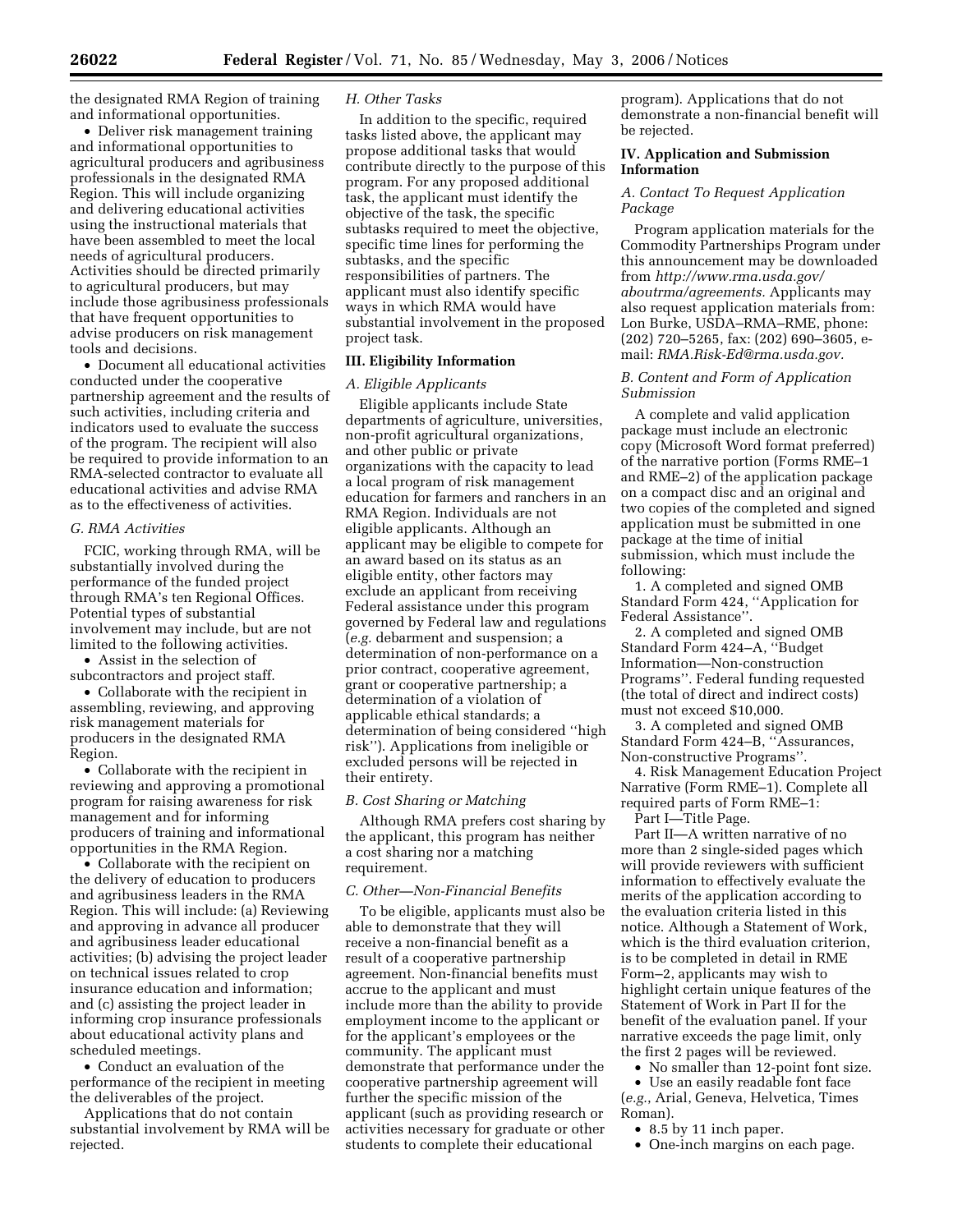• Printed only on one side of paper.

• Unbound, held together only by rubber bands or metal clips; not bound or stapled in any other way.

Part III—A Budget Narrative, describing how the categorical costs listed on SF 424–A are derived.

Part IV—Provide a ''Statement of Nonfinancial Benefits''. (Refer to Section III, Eligibility Information, above).

5. ''Statement of Work'', Form RME– 2, which identifies tasks and subtasks in detail, expected completion dates and deliverables, and RMA's substantial involvement role for the proposed project.

#### *C. Submission Dates and Times*

*Applications Deadline:* June 2, 2006, 5 p.m. EDT. Applicants are responsible for ensuring that RMA receives a complete application package by the closing date and time. Incomplete or late application packages will not receive further consideration.

#### *D. Intergovernmental Review.*

Not applicable.

### *E. Funding Restrictions*

Cooperative partnership agreement funds may not be used to:

a. Plan, repair, rehabilitate, acquire, or construct a building or facility including a processing facility;

b. Purchase, rent, or install fixed equipment;

c. Repair or maintain privately owned vehicles;

d. Pay for the preparation of the cooperative partnership agreement application;

e. Fund political activities;

f. Alcohol, food, beverage or entertainment;

g. Pay costs incurred prior to receiving a cooperative partnership agreement;

h. Fund any activities prohibited in 7 CFR parts 3015 and 3019, as applicable.

*F. Limitation on Use of Project Funds for Salaries and Benefits* 

Total costs for salary and benefits allowed for projects under this announcement will be limited to not more than 60 percent reimbursement of the funds awarded under the cooperative partnership agreement as indicated in Section III. Eligibility Information, C. Other—Non-financial Benefits. One goal of the Commodity Partnerships Small Sessions Program is to maximize the use of the limited funding available for risk management education for producers of Priority Commodities. In order to accomplish this goal, RMA needs to ensure that the maximum amount of funds practicable

is used for directly providing the educational opportunities. Limiting the amount of funding for salaries and benefits will allow the limited amount of funding to reach the maximum number of farmers and ranchers.

#### *G. Indirect Cost Rates*

a. Indirect costs allowed for projects submitted under this announcement will be limited to ten (10) percent of the total direct cost of the cooperative partnership agreement.

b. RMA will withhold all indirect cost rate funds for an award to an applicant requesting indirect costs if the applicant has not negotiated an indirect cost rate with its cognizant Federal agency.

c. If an applicant is in the process of negotiating an indirect cost rate with its cognizant Federal agency, RMA will withhold all indirect cost rate funds from that applicant until the indirect cost rate has been established.

d. If an applicant's indirect cost rate has expired or will expire prior to award announcements, a clear statement on renegotiation efforts must be included in the application.

e. It is incumbent on all applicants to have a current indirect cost rate or begin negotiations to establish an indirect cost rate prior to the submission deadline. Because it may take several months to obtain an indirect cost rate, applicants needing an indirect cost rate are encouraged to start work on establishing these rates well in advance of submitting an application. The U.S. Office of Management and Budget (OMB) is responsible for assigning cognizant Federal agencies.

f. Applicants may be asked to provide a copy of their indirect cost rate negotiated with their cognizant agency.

## *H. Other Submission Requirements*

*Mailed submissions:* Applications submitted through express, overnight mail or another delivery service will be considered as meeting the announced deadline if they are received in the mailroom at the address stated below for express, overnight mail or another delivery service on or before the deadline. Applicants are cautioned that express, overnight mail or other delivery services do not always deliver as agreed. Applicants should take this into account because failure of such delivery services will not extend the deadline. Mailed applications will be considered as meeting the announced deadline if they are received on or before the deadline in the mailroom at the address stated below for mailed applications. Applicants are responsible for mailing applications well in advance, to ensure that applications are received on or

before the deadline time and date. Applicants using the U.S. Postal Services should allow for the extra security handling time for delivery due to the additional security measures that mail delivered to government offices in the Washington DC area requires.

Address when using private delivery services or when hand delivering: Attention: Risk Management Education Program, USDA/RMA/RME, Room 5720, South Building, 1400 Independence Avenue, SW., Washington, DC 20250.

Address when using U.S. Postal Services: Attention: Risk Management Education Program, USDA/RMA/RME/ Stop 0808, Room 5720, South Building, 1400 Independence Ave, SW., Washington, DC 20250–0808.

### *I. Electronic submissions*

Applications transmitted electronically via Grants.gov will be accepted prior to the application date or time deadline. The application package can be accessed via Grants.gov, go to *http://www.grants.gov,* click on ''Find Grant Opportunities'', click on ''Search Grant Opportunities,'' and enter the CFDA number (beginning of the RFA) to search by CFDA number. From the search results, select the item that correlates to the title of this RFA. If you do not have electronic access to the RFA or have trouble downloading material and you would like a hardcopy, you may contact Lon Burke, USDA–RMA– RME, phone: (202) 720–5265, fax: (202) 690–3605, e-mail: *RMA.Risk-Ed@rma.usda.gov.* 

## *J. Acknowledgement of Applications*

Receipt of applications will be acknowledged by e-mail, whenever possible. Therefore, applicants are encouraged to provide e-mail addresses in their applications. If an e-mail address is not indicated on an application, receipt will be acknowledged by letter. There will be no notification of incomplete, unqualified or unfunded applications until after the awards have been made. When received by RMA, applications will be assigned an identification number. This number will be communicated to applicants in the acknowledgement of receipt of applications. An application's identification number should be referenced in all correspondence regarding the application. If the applicant does not receive an acknowledgement within 15 days of the submission deadline, the applicant should notify RMA's point of contact indicated in Section VII, Agency Contact.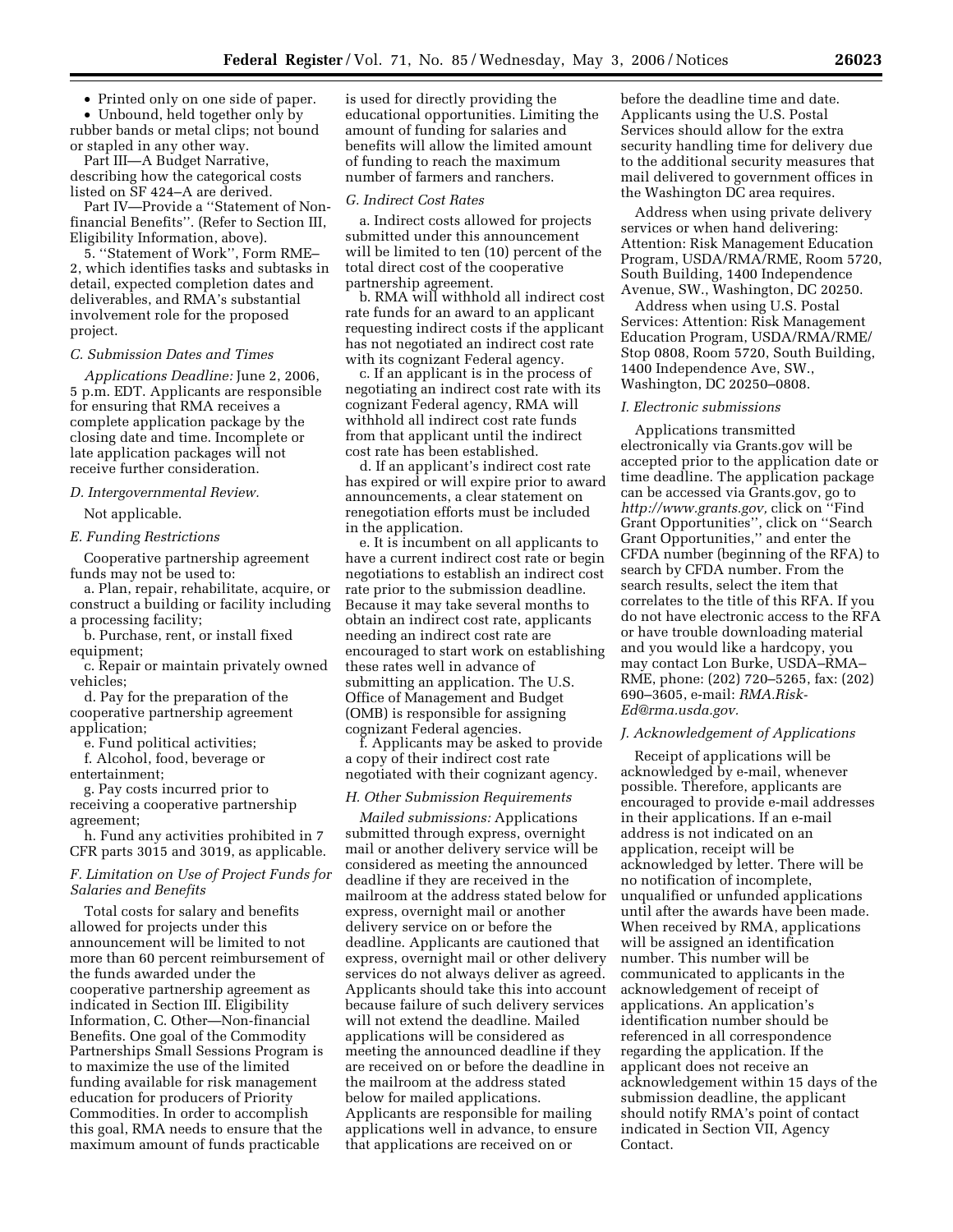# **V. Application Review Information**

### *A. Criteria*

Applications submitted under the Commodity Partnerships Small Sessions Program will be evaluated within each RMA Region according to the following criteria:

## Priority—Maximum 10 Points

The applicant can submit projects that are not related to Priority Commodities. However, priority will be given to projects relating to Priority Commodities and the degree in which such projects relate to the Priority Commodities. Projects that relate solely to Priority Commodities will be eligible for the most points.

#### Project Benefits—Maximum 25 Points

The applicant must demonstrate that the project benefits to farmers and ranchers warrant the funding requested. Applicants will be scored according to the extent they can: (a) Reasonably estimate the number of producers reached through the various educational activities described in the Statement of Work; (b) justify such estimates with clear specifics; (c) identify the actions producers will likely be able to take as a result of the activities described in the Statement of Work; and (d) identify the specific measures for evaluating results that will be employed in the project. Reviewers' scoring will be based on the scope and reasonableness of the applicant's estimates of producers reached through the project, clear descriptions of specific expected project benefits, and well-designed methods for measuring the project's results and effectiveness.

## Statement of Work—Maximum 15 Points

The applicant must produce a clear and specific Statement of Work for the project. For each of the tasks contained in the Description of Agreement Award (refer to Section II Award Information), the applicant must identify and describe specific subtasks, responsible entities, expected completion dates, RMA substantial involvement, and deliverables that will further the purpose of this program. Applicants will obtain a higher score to the extent that the Statement of Work is specific, measurable, reasonable, has specific deadlines for the completion of subtasks, relates directly to the required activities and the program purpose described in this announcement, which is to provide producers with training and informational opportunities so that the producers will be better able to use financial management, crop insurance,

marketing contracts, and other existing and emerging risk management tools. Applicants are required to submit this Statement of Work on Form RME–2.

## Project Management—Maximum 15 Points

The applicant must demonstrate an ability to implement sound and effective project management practices. Higher scores will be awarded to applicants that can demonstrate organizational skills, leadership, and experience in delivering services or programs that assist agricultural producers in the respective RMA Region. Applicants that will employ, or have access to, personnel who have experience in directing local educational programs that benefit agricultural producers in the respective RMA Region will receive higher rankings.

# Past Performance—Maximum 10 Points

If the applicant has been a recipient of other Federal or other government grants, cooperative agreements, or contracts, the applicant must provide information relating to their past performance in reporting on outputs and outcomes under past or current federal assistance agreements. The applicant must also detail that they have consistently complied with financial and program reporting and auditing requirements. RMA reserves the right to add up to 10 points and subtract 5 points to applications due to past performance. Applicants with very good past performance will receive a score from 6–10 points. Applicants with acceptable past performance will receive a score from 1–5 points. Applicants with unacceptable past performance will receive a score of minus 5 points for this evaluation factor. Applicants without relevant past performance information will receive a neutral score of the mean number of points of all applicants with past performance. Under this cooperative partnership agreement, RMA will subjectively rate the recipient on project performance as indicated in Section II, G. The applicant must list all current public or private support to which personnel identified in the application have committed portions of their time, whether or not salary support for persons involved is included in the budget. An application that duplicates or overlaps substantially with an application already reviewed and funded (or to be funded) by another organization or agency will not be funded under this program. The projects proposed for funding should be included in the pending section.

Budget Appropriateness and Efficiency—Maximum 15 Points

Applicants must provide a detailed budget summary that clearly explains and justifies costs associated with the project. Applicants will receive higher scores to the extent that they can demonstrate a fair and reasonable use of funds appropriate for the project and a budget that contains the estimated cost of reaching each individual producer. The applicant must provide information factors such as:

• The allowability and necessity for individual cost categories;

• The reasonableness of amounts estimated for necessary costs;

• The basis used for allocating indirect or overhead costs;

• The appropriateness of allocating particular overhead costs to the proposed project as direct costs; and

• The percent of time devoted to the project for all key project personnel identified in the application. Salaries of project personnel should be requested in proportion to the percent of time that they would devote to the project—Note: cannot exceed 60% of the total project budget. Applicants must list all current public or private support to which personnel identified in the application have committed portions of their time, whether or not salary support for persons involved is included in the budget. Only items or services that are necessary for the successful completion of the project will be funded as permitted under the Act.

### *B. Review and Selection Process*

Applications will be evaluated using a two-part process. First, each application will be screened by RMA personnel to ensure that it meets the requirements in this announcement. Applications that do not meet the requirements of this announcement or that are incomplete will not receive further consideration. Applications that meet announcement requirements will be sorted into the RMA Region in which the applicant proposes to conduct the project and will be presented to a review panel for consideration.

Second, the review panel will meet to consider and discuss the merits of each application. The panel will consist of not less than three independent reviewers. Reviewers will be drawn from USDA, other Federal agencies, and others representing public and private organizations, as needed. After considering the merits of all applications within an RMA Region, panel members will score each application according to the criteria and point values listed above. The panel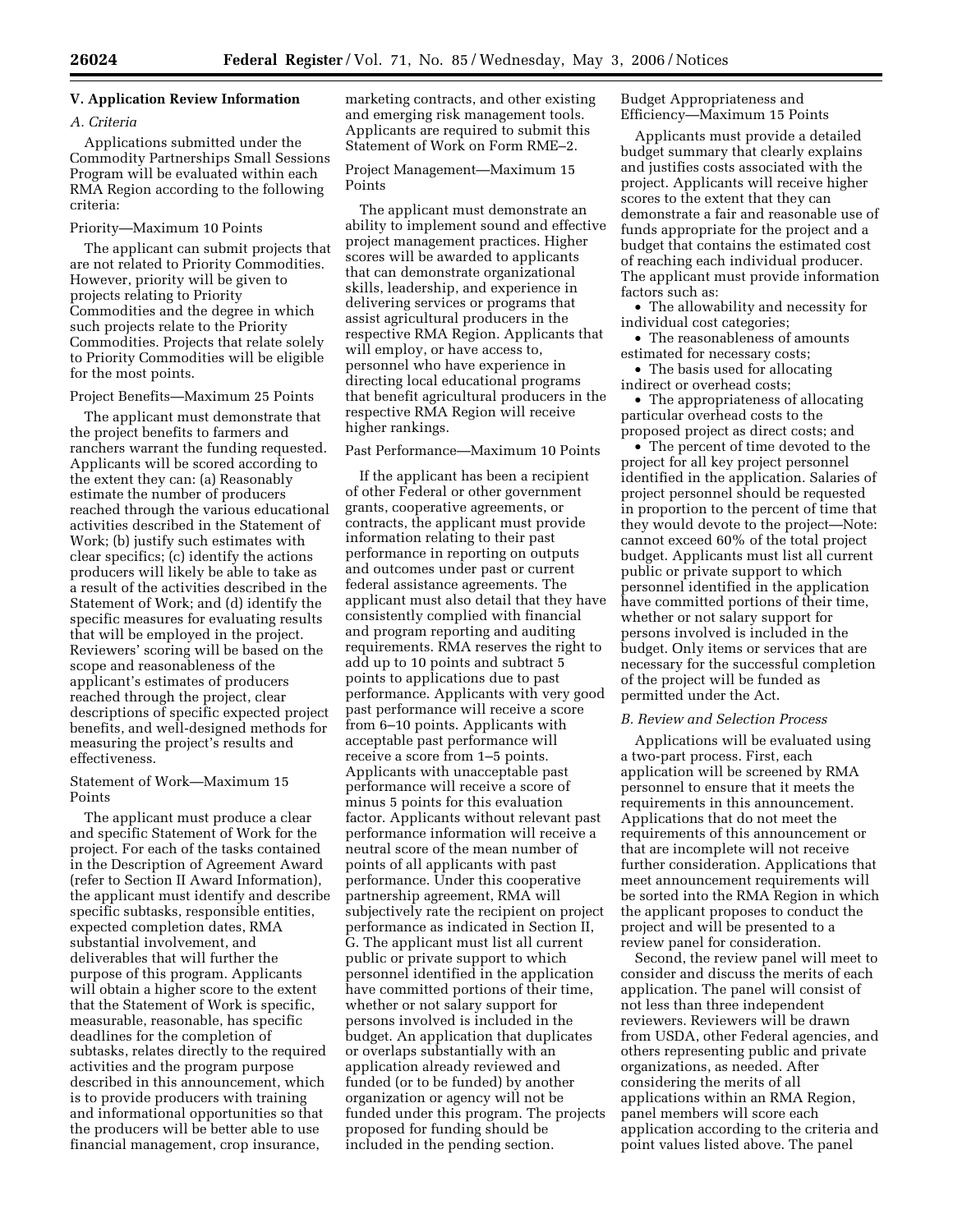will then rank each application against others within the RMA Region according to the scores received. A lottery will be used to resolve any instances of a tie score that might have a bearing on funding recommendations. If such a lottery is required, the names of all tied applicants will be entered into a drawing. The first tied applicant drawn will have priority over other tied applicants for funding consideration.

The review panel will report the results of the evaluation to the Manager of FCIC. The panel's report will include the recommended applicants to receive cooperative partnership agreements for each RMA Region. Funding will not be provided for an application receiving a score less than 45. Funding will not be provided for an application that is highly similar to a higher-scoring application in the same RMA Region. Highly similar is one that proposes to reach the same producers likely to be reached by another applicant that scored higher by the panel and the same general educational material is proposed to be delivered.

An organization, or group of organizations in partnership, may apply for funding under other FCIC or RMA programs, in addition to the program described in this announcement. However, if the Manager of FCIC determines that an application recommended for funding is sufficiently similar to a project that has been funded or has been recommended to be funded under another RMA or FCIC program, then the Manager may elect to not fund that application in whole or in part. The Manager of FCIC will make the final determination on those applications that will be awarded funding.

### **VI. Award Administration Information**

#### *A. Award Notices*

Following approval by the awarding official of RMA of the applications to be selected for funding, project leaders whose applications have been selected for funding will be notified. Within the limit of funds available for such a purpose, the awarding official of RMA shall enter into cooperative partnership agreements with those selected applicants. The agreements provide the amount of Federal funds for use in the project period, the terms, and conditions of the award, and the time period for the project. The effective date of the agreement shall be on the date the agreement is executed by both parties and it shall remain in effect for up to one year or through September 30, 2007, whichever is later.

After a partnership agreement has been signed, RMA will extend to award

recipients, in writing, the authority to draw down funds for the purpose of conducting the activities listed in the agreement. All funds provided to the applicant by FCIC must be expended solely for the purpose for which the funds are obligated in accordance with the approved agreement and budget, the regulations, the terms and conditions of the award, and the applicability of Federal cost principles. No commitment of Federal assistance beyond the project period is made or implied for any award resulting from this notice.

Notification of denial of funding will be sent to applicants after final funding decisions have been made. Reasons for denial of funding can include, but are not limited to, incomplete applications, applications with evaluation scores that are lower than other applications in an RMA Region, or applications that are highly similar to a higher-scoring application in the same RMA Region. Highly similar is an application that proposes to reach the same producers likely to be reached by another applicant that scored higher by the panel and the same general educational material is proposed to be delivered.

## *B. Administrative and National Policy Requirements*

# 1. Requirement To Use Program Logo

Applicants awarded cooperative partnership agreements will be required to use a program logo and design provided by RMA for all instructional and promotional materials.

2. Requirement To Provide Project Information to an RMA-Selected **Contractor** 

Applicants awarded cooperative partnership agreements may be required to assist RMA in evaluating the effectiveness of its educational programs by providing documentation of educational activities and related information to any contractor selected by RMA for program evaluation purposes.

3. Private Crop Insurance Organizations and Potential Conflicts of Interest

Private organizations that are involved in the sale of Federal crop insurance, or that have financial ties to such organizations, are eligible to apply for funding under this announcement. However, such entities will not be allowed to receive funding to conduct activities that would otherwise be required under a Standard Reinsurance Agreement or any other agreement in effect between FCIC and the entity. Also, such entities will not be allowed to receive funding to conduct activities

that could be perceived by producers as promoting one company's services or products over another's. If applying for funding, such organizations are encouraged to be sensitive to potential conflicts of interest and to describe in their application the specific actions they will take to avoid actual and perceived conflicts of interest.

#### 4. Access to Panel Review Information

Upon written request from the applicant, scores from the evaluation panel, not including the identity of reviewers, will be sent to the applicant after the review and awards process has been completed.

5. Confidential Aspects of Applications and Awards

The names of applicants, the names of individuals identified in the applications, the content of applications, and the panel evaluations of applications will all be kept confidential, except to those involved in the review process, to the extent permitted by law. In addition, the identities of review panel members will remain confidential throughout the entire review process and will not be released to applicants. At the end of the fiscal year, names of panel members will be made available. However, panelists will not be identified with the review of any particular application.

When an application results in a partnership agreement, that agreement becomes a part of the official record of RMA transactions, available to the public upon specific request. Information that the Secretary of Agriculture determines to be of a confidential, privileged, or proprietary nature will be held in confidence to the extent permitted by law. Therefore, any information that the applicant wishes to be considered confidential, privileged, or proprietary should be clearly marked within an application, including the basis for such designation. The original copy of an application that does not result in an award will be retained by RMA for a period of one year. Other copies will be destroyed. Copies of applications not receiving awards will be released only with the express written consent of the applicant or to the extent required by law. An application may be withdrawn at any time prior to award.

#### 6. Audit Requirements

Applicants awarded cooperative partnership agreements are subject to audit.